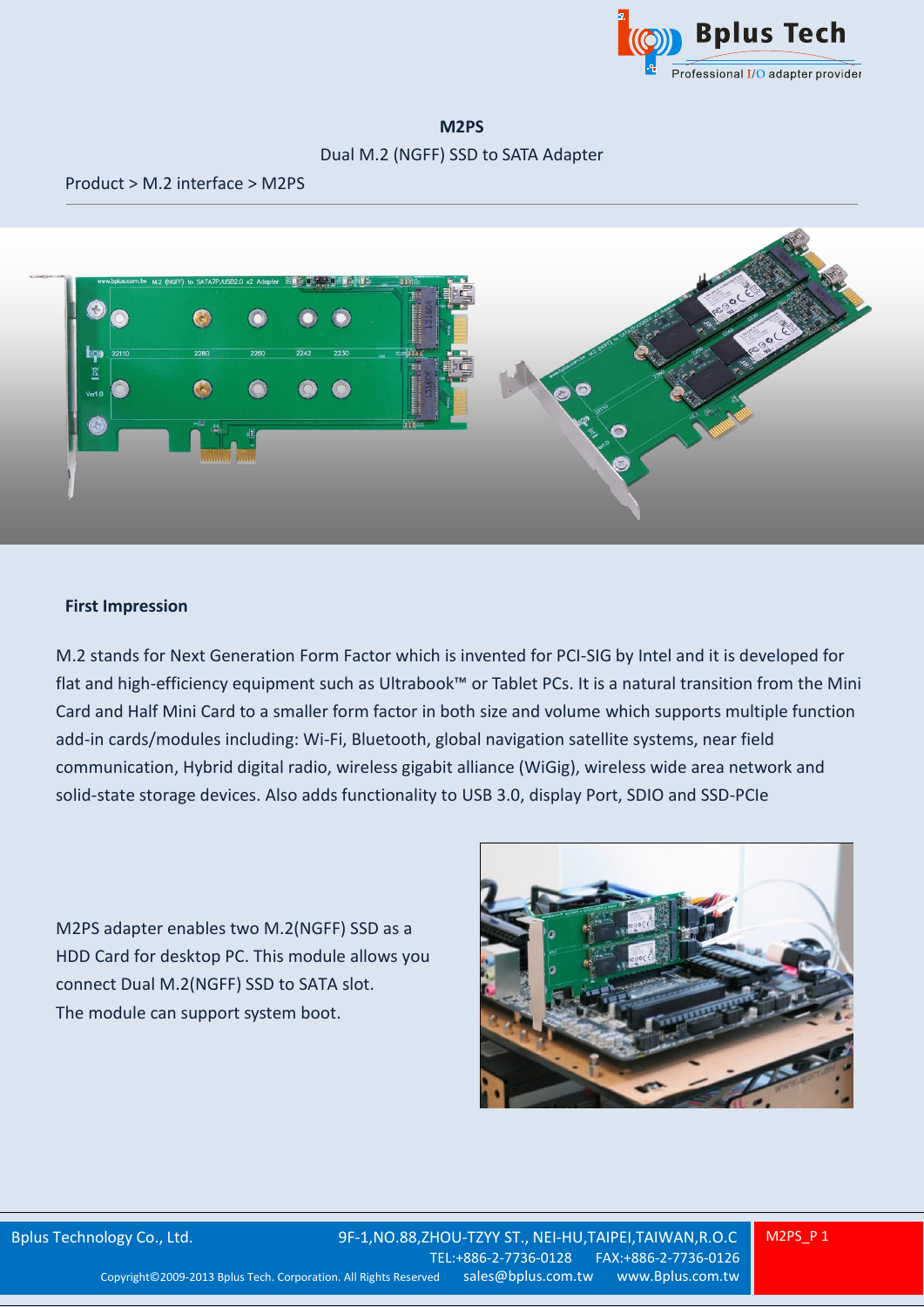

# **Function**

- Allows user to use standard SATA-IO M.2 SATA SSD to SATA hard drive in the Desktop or Laptop.
- Support Hi-Speed SATA3 / 6Gbps mass storage interface.
- Transparent to the operating system and does not require any software drivers.

## **Specification**

- M.2 SSD to SATA adapter.
- M.2 Specification Revision 0.9
- Serial ATA Spec. Reversion 3.2
- ◆ Support 2230/2242/2260/2280 /22110 type M.2 Card dimension.
- Support M.2 Socket 2 SATA-based SSD Module.
- Support M.2 Key B Card Type.